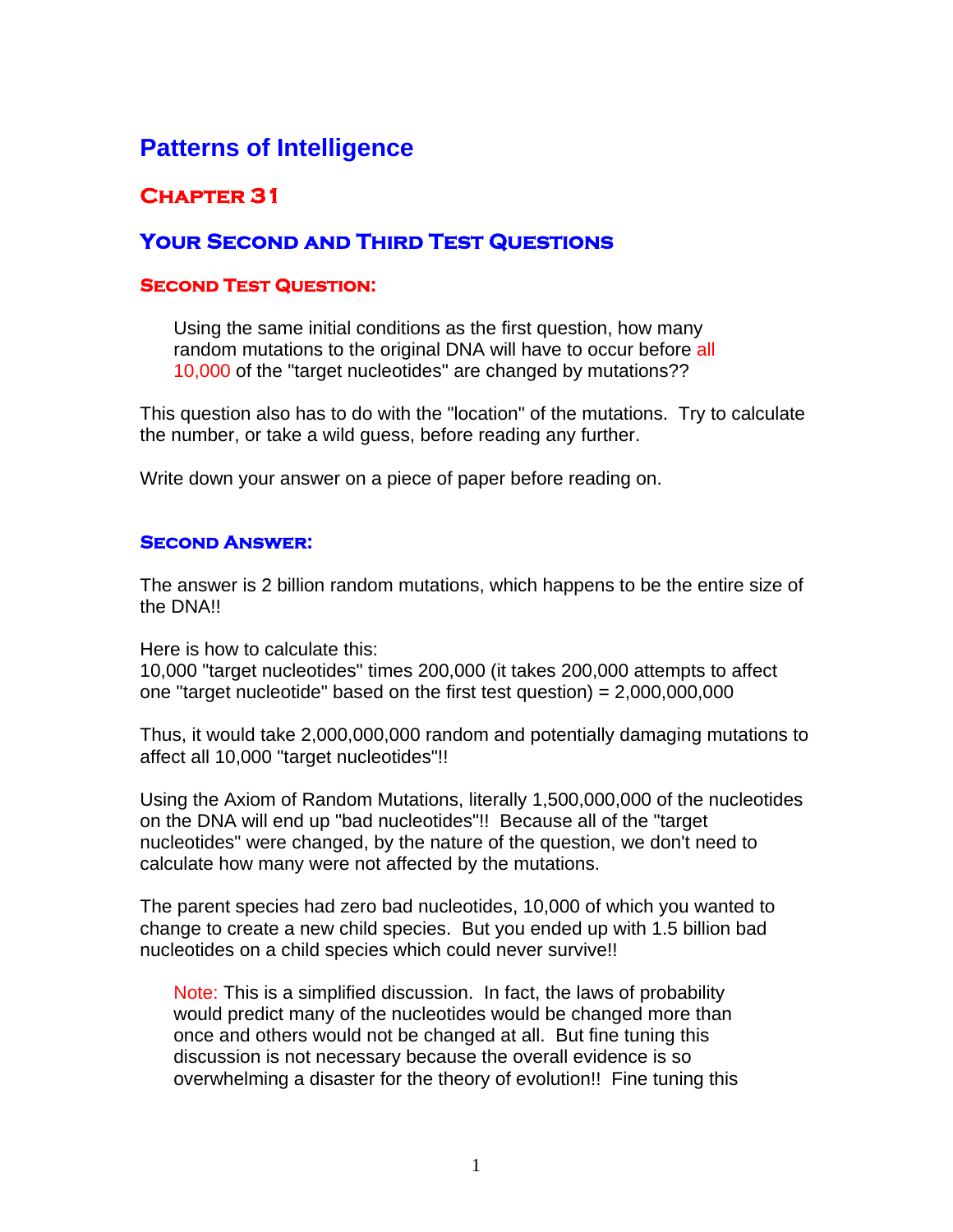discussion would be like putting a single bandage on the side of a sinking ship which had a 30 foot wide hole in its bottom!!

As always, the deeper we dig the worse it gets for the theory of evolution. This makes perfect sense because 75% of all mutations leave a "wrong nucleotide" on the DNA no matter what you started with!! Plus, the location issue is always far worse than the "which nucleotide" issue.

#### **The Issue of Time**

All of these mutations must occur inside of the *same cell*. This is because we are talking about mutating a single DNA strand and **every DNA strand lives inside of a single cell**. And this single cell has to be a reproductive cell if it is a complex animal.

Furthermore, if there was a male and female of this species, insane random changes must occur in both the male and female independently of each other (both time-wise and mutation wise)!!

And furthermore, of all of the male sperm, the correct male sperm that mutated must be the one which is used to fertilize the egg of the correct female that also had mutations in the same time frame in the same geographical area of the world.

Do you think any animal would live long enough to have 2,000,000,000 mutations inside of a single cell? Do you think an animal would live long enough to have 200,000 mutations inside of a single cell?

Actually, it is doubtful that any animal would live long enough to have a small fraction of 200,000 mutations in the same reproductive cell!!

Are you beginning to understand the complete absurdity of the theory of evolution? And the only "issues" we have been talking about are the "location" of the mutations on the DNA and the Axiom of Random Mutations!! Trust me, there are many other issues I don't talk about in this introductory book.

Some of the other issues are discussed in the older and larger **free** eBook: Prophets or Evolution - An LDS Perspective which is on the Prophets or Evolution website: http://www.prophetsorevolution.com

#### **Your Third Test**

Computer simulations are very important in studying DNA and evolution. This is because there are many questions that cannot be directly calculated. Computer simulations can answer a lot of questions.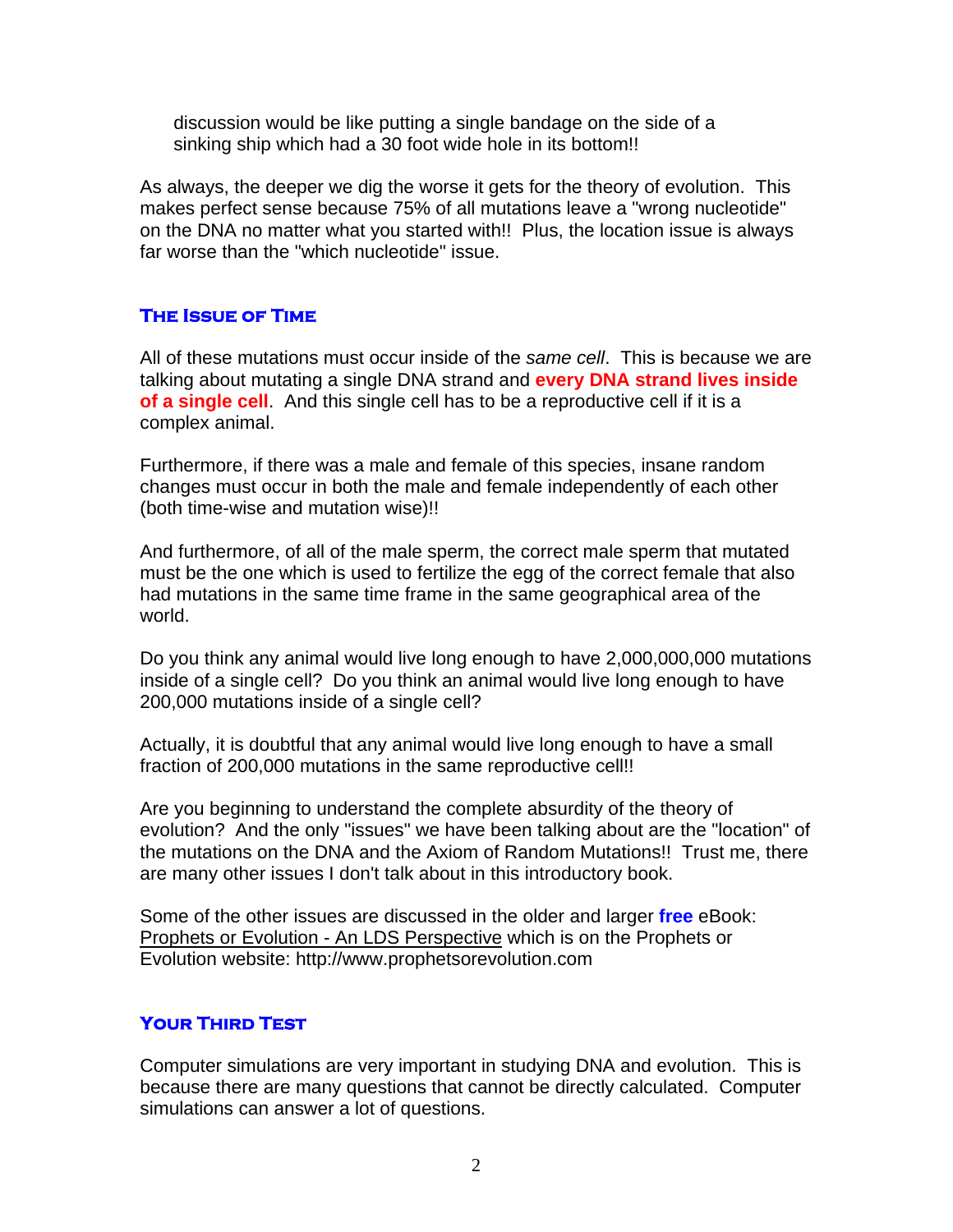I don't expect anyone to get this answer right, but give it a shot. You cannot calculate the answer, it requires experience with computer simulations to calculate, but just think about it before you look at the answer.

#### **Third test Question:**

Using the starting position in above two questions, suppose you have 10 billion years of time, and you are allowed 1,000 random mutations an hour, 24 hours a day, to create the new "child species," discussed above, by random mutations.

Statistically speaking, is it possible the new "child species," mentioned above, could have completely correct DNA at any time during this 10 billion years?

If so, how many of the 10 billion years, on average, would it take to completely create the new "child species?"

Hint: in thinking about your answer, ponder the Axiom of Random Mutations!!

Note: Any time there is a probability of less than  $1/10^{80}$  or  $10^{-80}$ , it should be considered "impossible" and is not mathematically an acceptable answer. If you get to this answer you can stop calculating. This probability would be like picking the correct single atom from among all the atoms in our Universe and is considered by some scientists to be the definition of "impossible"!! Well, with newer telescopes the  $10^{80}$  number may be outdated.

#### **Third Answer:**

The answer is "never." What will happen, if you used large enough computer simulations, is that the entire DNA will very quickly deteriorate into being 25% "good nucleotides" and 75% "bad nucleotides." This is actually obvious by the Axiom of Random Mutations.

After reaching 25%, as there are more and more mutations, the percentage of "good nucleotides" will forever fluctuate very, very slightly above and very, very slightly below the 25% mark unless there is bias in your random number generator.

Actually, after starting the computer simulation, as you do more and more simulations, the percent of "good nucleotides" will very quickly (in the first few mutations) start to drop.